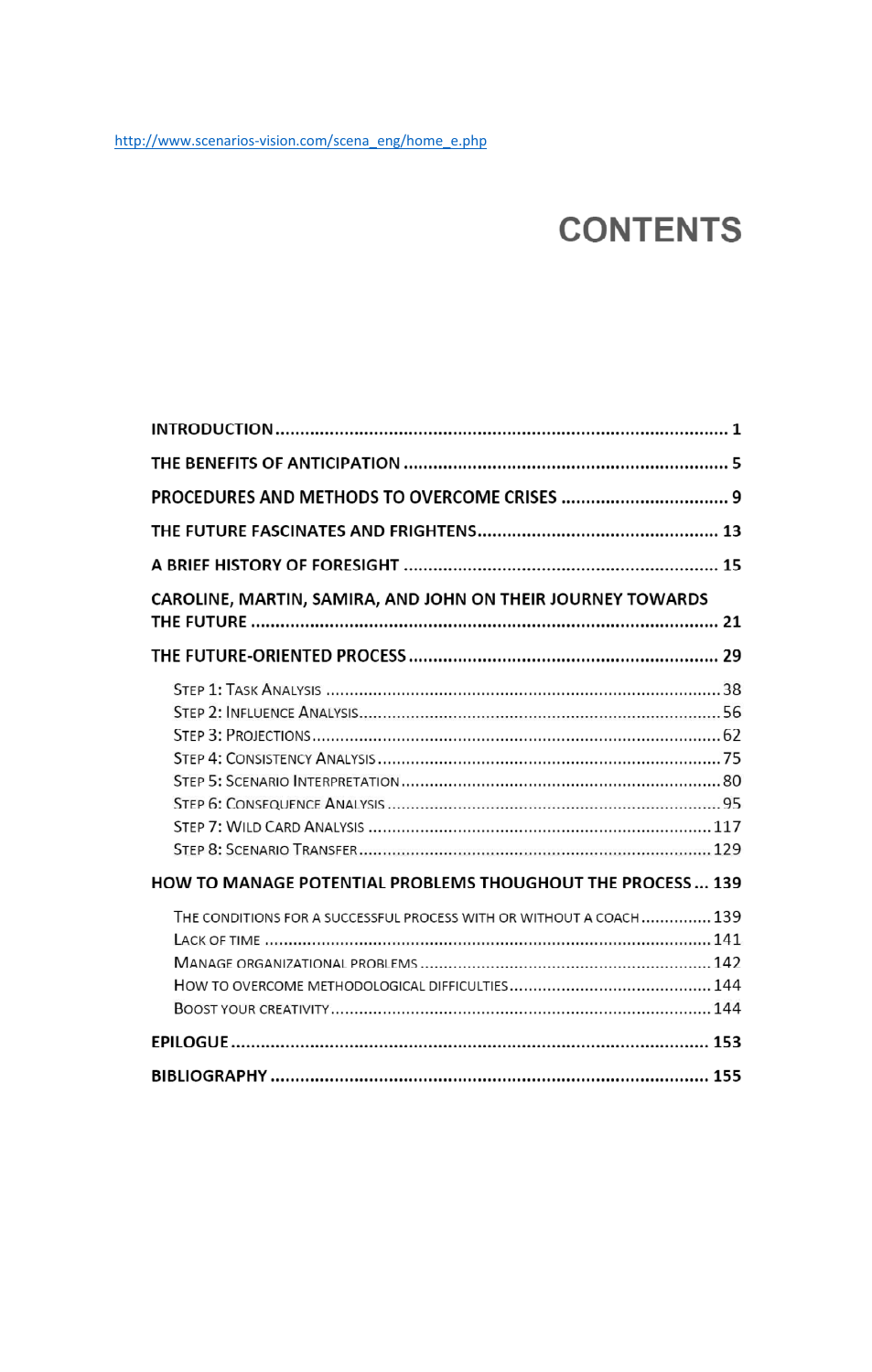# **INTRODUCTION**

This book is a completely new approach to self-help. It will allow you to focus all of your energies on the achievement of your objectives while remaining open to all the possible future opportunities which are certain to come to your aid.

The Scenario method that is used within this volume is not particularly new—it has been used for decades and with great effect in assisting political decision-makers, as well as those making decisions on behalf of small, medium, and large enterprises. It has proven highly effective in helping organizations prepare themselves well in advance of subsequent changes and challenges. Nevertheless, this method has not yet, to my knowledge, been applied to individuals. Can the individual benefit from such an effective method? The answer is of course, yes—on condition that we adapt it properly. My success as a personal coach has demonstrated that the Scenario Method works by elucidating new perspectives and by opening doors theretofore unknown or considered unbreachable. This process allows the individual to move beyond virtually any impasse, be it external or self-imposed.

This book is particularly important to me because it represents the realization of a personal aspiration long in the making. All throughout my career as a coach and consultant to business, I have used the principals described in this volume on myself, on close friends, and eventually on others. I have been positively astonished by the results; particularly how this method allows one to consider lingering problems in a completely new light and then find unexpected solutions to them. That is why I set out to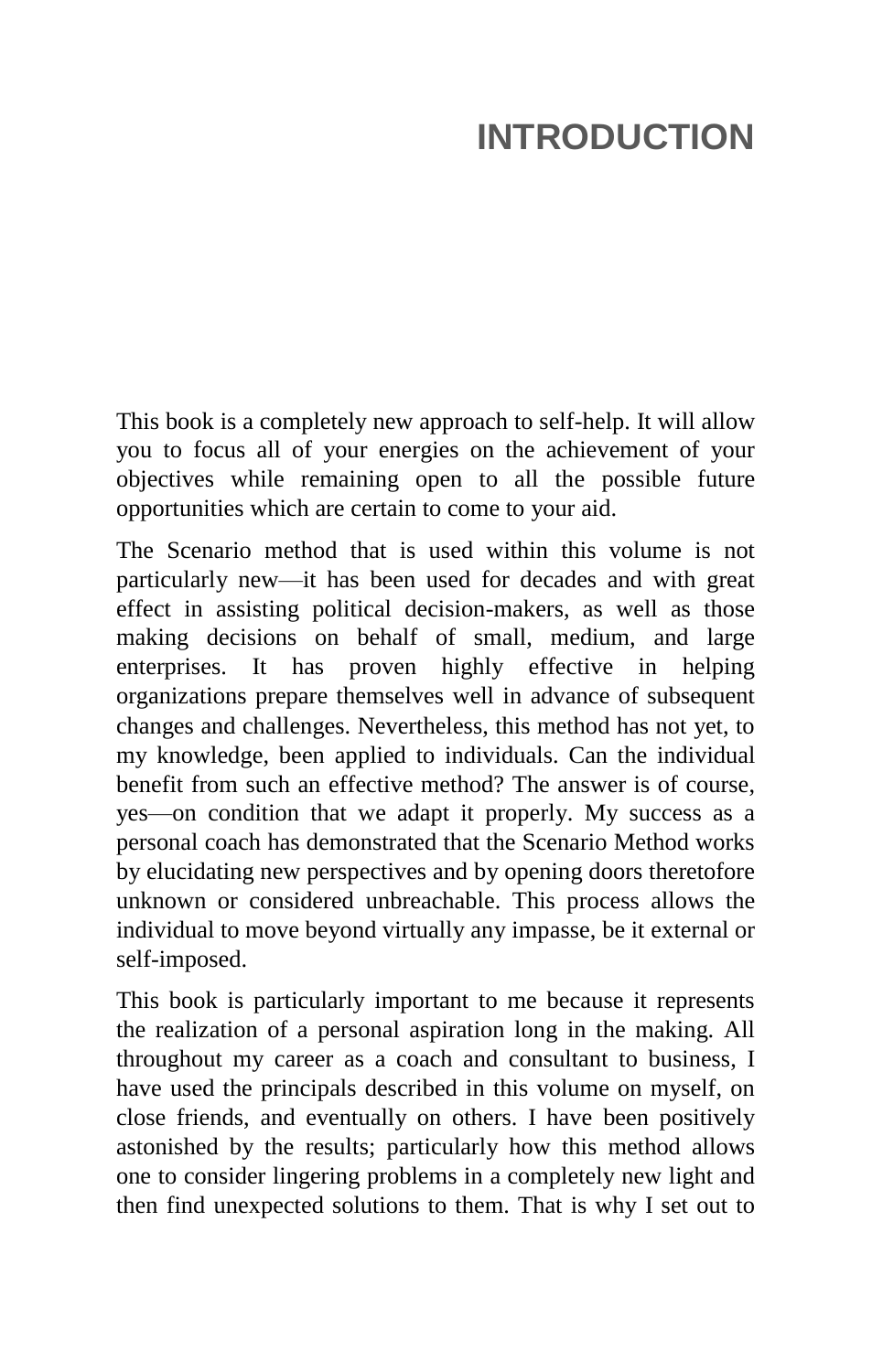document this process and write this book—for the benefit of all those who want to take control of their destiny.

There are those who wonder; "How can I anticipate the future when I don't even know how the month is going to end?", or "Will I still have a job in two months time?", or "Will my diploma guarantee me a job when I graduate?" etc. These pressing problems demand an immediate response and rapid resolution; and of course, we have to be able to manage the "here" and now" before dealing with the future. Yet there are others who, with the help of a compelling vision, are able to free themselves of their routine troubles. So driven are these people by their vision of the future, they quite easily dismiss the trivial, deal with their daily problems with ease**,** and ultimately surpass their greatest expectations.

Have you ever resolved a problem only to find yourself once again in a similar difficult situation? If the actions and behaviors which led to the original problem weren't resolved, then why should you expect to end up anywhere else than right back in the same difficult spot. If, however, you take the initiative, anticipate, are pro-active, and learn to change your behavior, you absolutely can change your situation and you can succeed. This volume shows you how to do it and more importantly, shows you how to create the will to shape your future with courage. This book will guide you on your path to your most intimate universe, and reveal a fascinating and joyful future. You are the only one responsible for your future. If you don't shape your future, who will do it for you? You are the CEO of your life. What could be more passionate than planning for, preparing, and managing your life?

Let yourself be guided by this book as if you are at the dawn of an exciting journey. This book will serve as your guide and help you learn what you ought to discover, and what you should approach with caution or avoid altogether. The decision to undertake this voyage now belongs to you, but don't forget your guide, "There Is Always an Alternative".

I would like to thank all those who, throughout the writing and editing of this book, have supported and encouraged me; journalist, friend, and colleague Gundula Englisch, whose advice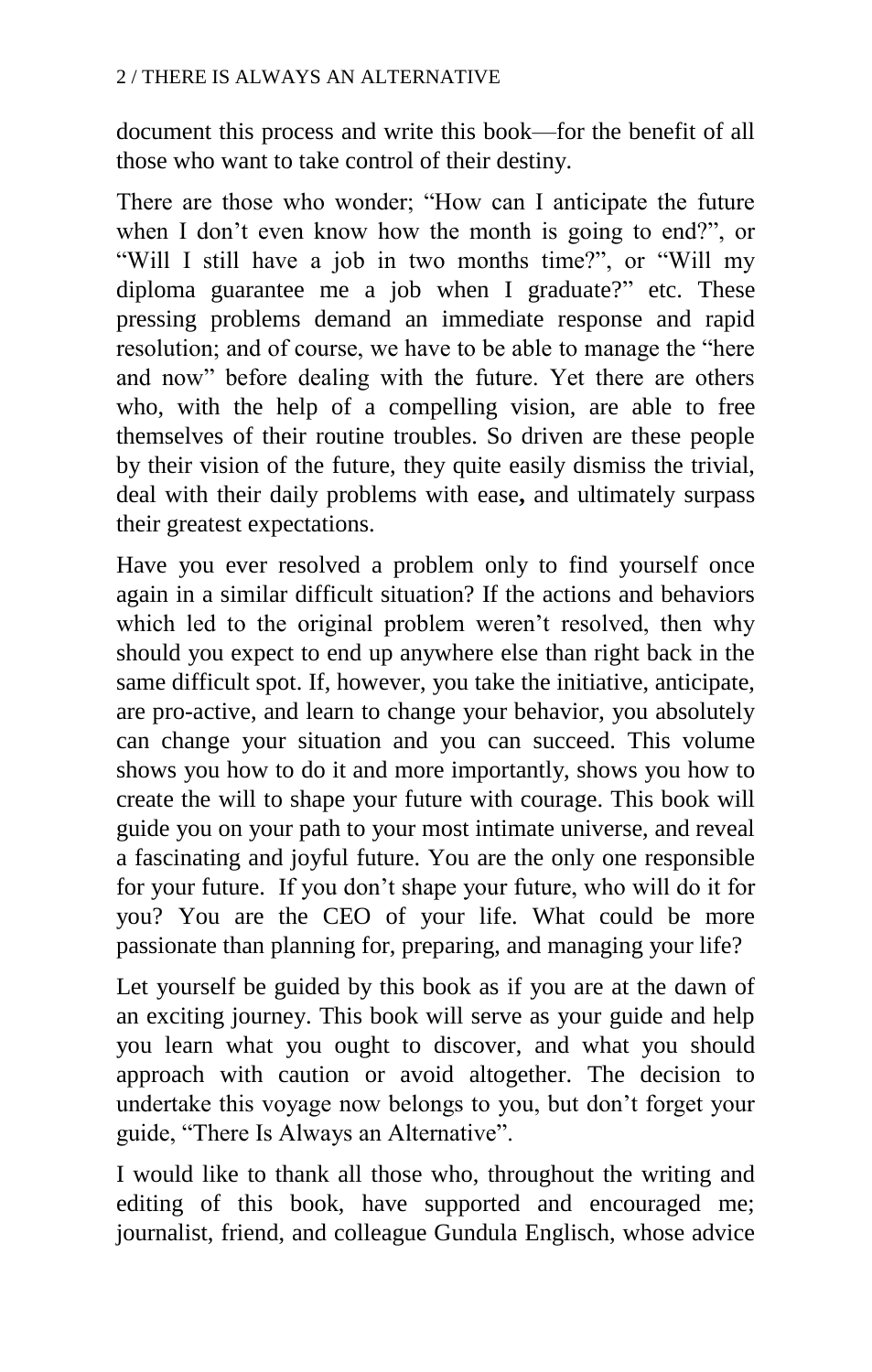was invaluable; and last but not least, my dog Nelson, who during the long hours I spent in front of my computer, remained faithfully by my side.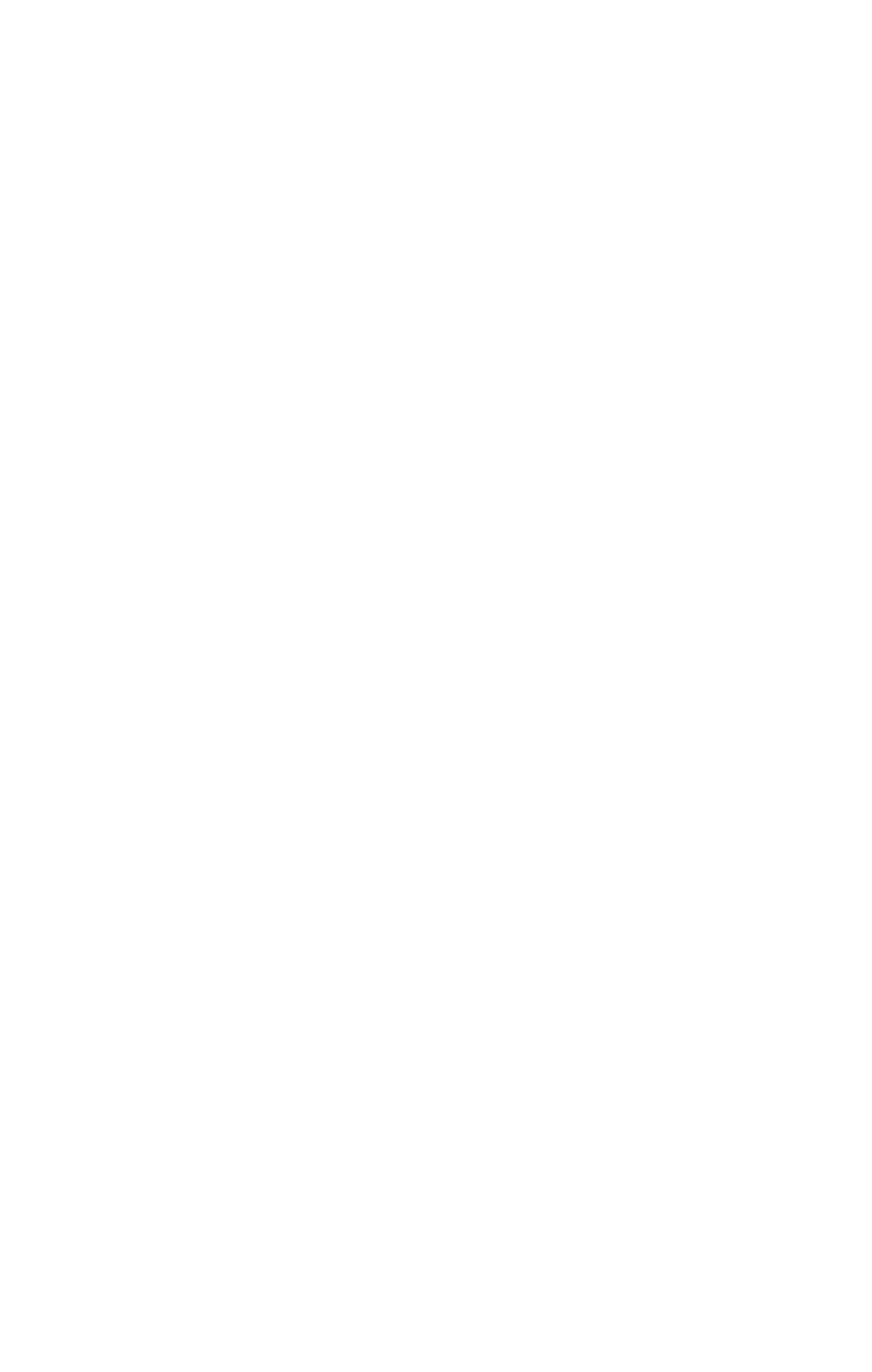# **THE BENEFITS OF ANTICIPATION**

*―Here's my definition of intelligence: to be able to see not only that which is under your nose, but also that which the future is likely to bring you.‖ Terenz*

The desire to know the future, to understand, or even to divine that which awaits us, is as old as humanity itself. The methods which promise to elucidate the future are also as original, funny, particular, and outrageous as those who have invented them. Consider animal sacrifice from antiquity whose entrails served as signs for oracles, or the more occult procedures such as astrology, numerology, or legends such as the Oracle of Delphi. The choice of method varies according to the tastes and preferences of each. All the methods of prediction of the future have something in common, not a single one, to this day, has ever effectively predicted the future. Everyone tries to be rational about anticipating his or her own future, and the market for such products is ever-expanding. The more nebulous the methods, the more lucrative they seem to be.

When we consider the subject of the future, we ought to keep in mind the following two principles:

- 1. The future is not foreseeable (and that's a good thing!)
- 2. However, you can shape your future.

#### *With respect to the first principle:*

Let's imagine that you could actually predict your future. What would be the consequences? You would know in advance all the happy moments that await you, as well as all your future trials and tragedies. You would even know how and when you're going to die. How does one live knowing all that? You would, in all likelihood, do your best to avoid the tough times, but all of your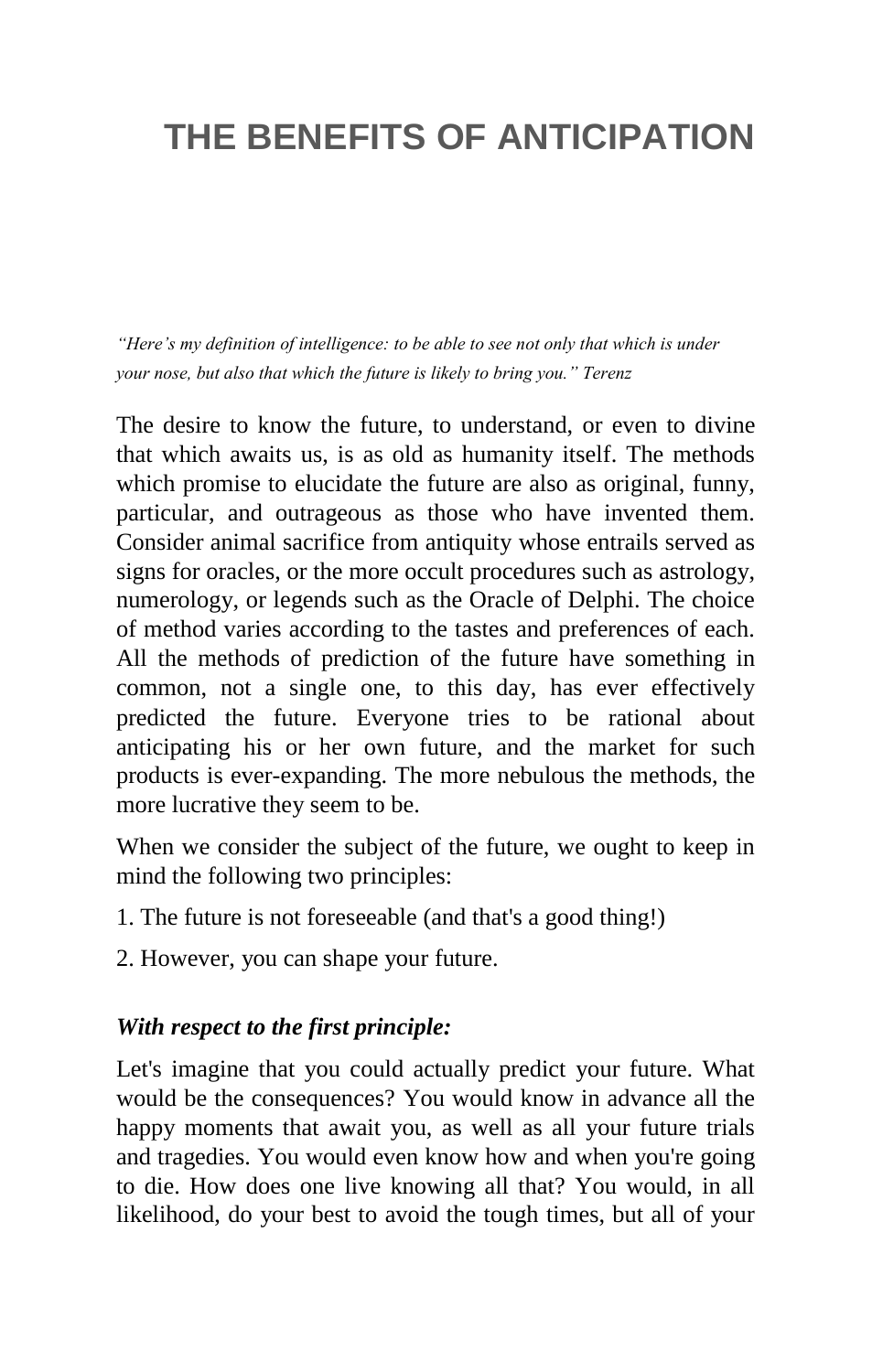energy would be absorbed in the avoidance strategies and you would neither have the time or the strength to enjoy the happy moments. There are those perhaps who would go so far as commit suicide to escape the suffering that destiny had in store for them. But, of course, that would stop you from living all the enriching and positive aspects of your life.

If, for example, you had been condemned to die in a car accident, you would try, by all means possible, to avoid cars on that predestined day. However, escaping your destiny is not so easy. Do you remember the story of the merchant of Samarkand? Having learned that he was supposed to die on the same day, he left the town in order to escape death, but wherever he went, he saw nothing but violence, death, pestilence, and suffering. He fled from town to town, and at nightfall he found himself back in Samarkand. At the city gate, the Grim Reaper welcomed him with these words, "There you are, finally, I have been waiting all day for you." The lesson to draw from this story is that you may be able to shape numerous elements in your life; however you will never be able to master everything.

And that's an excellent point of departure because predicting the future is impossible. This ignorance allows us to enjoy the happy and abundant times of our life without reservation or regret. Moreover, it helps us to get over the ordeals without torturing ourselves for months or even years in advance. Knowing nothing of our future allows us to draw lessons from our past, and assume life's responsibilities. It allows us to seize our destiny in our own hands, find new solutions, and develop ourselves personally as human beings. As Marcel Proust once said, "Happiness is good for the body, but sorrow allows us to develop our mind." Anyone who has a little experience with life will confirm this truth. Those who've had to overcome hardships are stronger for them. Difficult experiences often give us a completely new sense of meaning and direction in our lives.

Everyone has already heard declarations such as, "If I hadn't been so initially misfortunate, I would have never met my companion, or realized such an outstanding career." We all know how crises can have a salutary effect. Without them, we would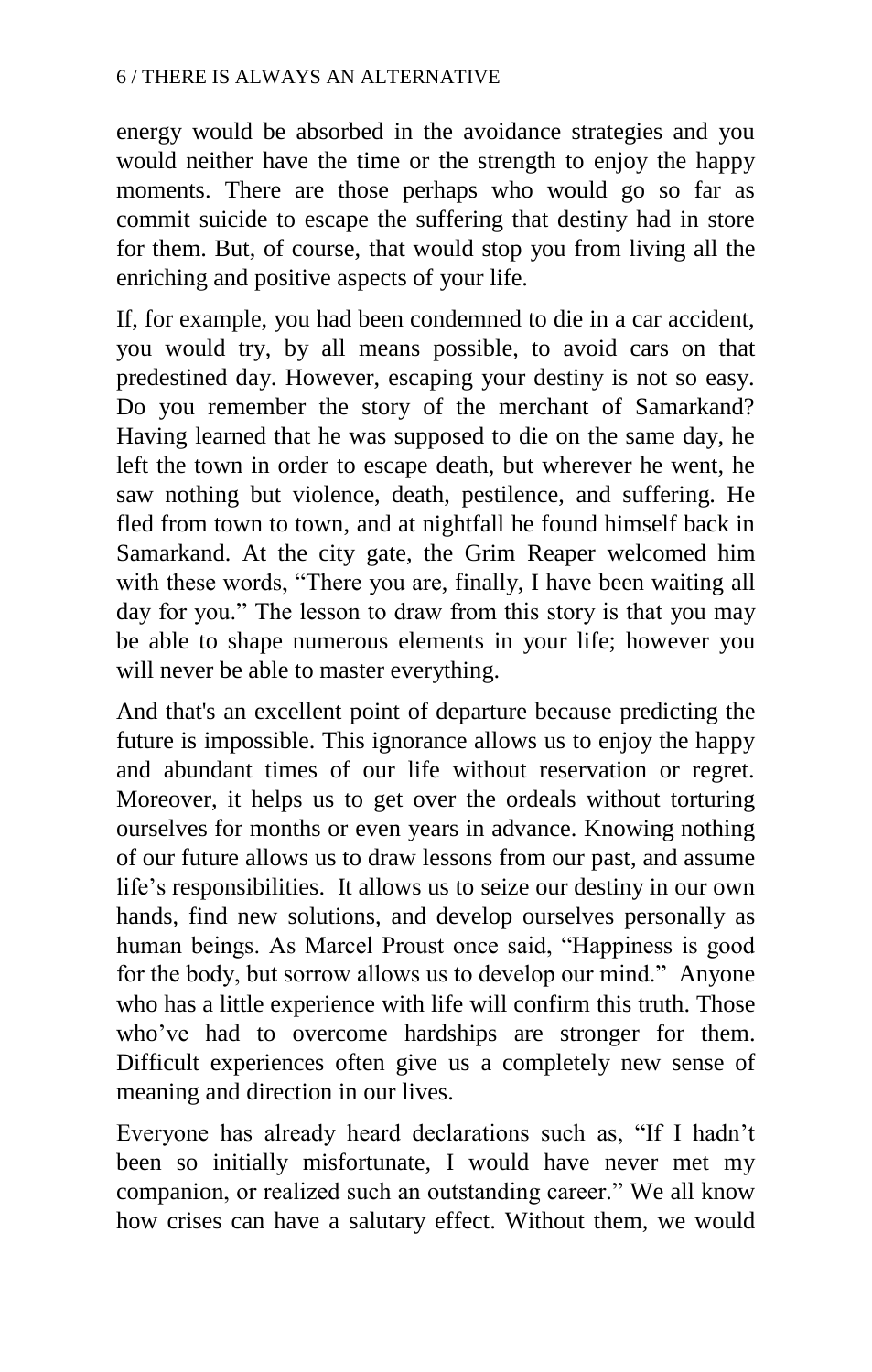get bogged down in the routine of life without ever examining our actions in a critical way. When we are at an impasse, there are two solutions. We can either stay there (which is extremely uncomfortable and in the long-term may provoke illness), or we focus all of our energy and resources in finding a solution.

## *With respect to the second principle:*

Yes, it is possible to forge our future. What does that mean exactly? Can we create a desired future to the minutest detail? The answer is yes, but only with a good portion of humility vis-àvis the greater forces, God, or whatever you wish to call it.

Let's be clear, shaping your future does not mean being selfcentered, but it requires a close exchange with the world and people around us—those who inspire and challenge us. We need more than just a little flair and intuition; we also need a method to understand how the future may develop in a systematic and systemic way. This book offers you these methods—methods which will allow you to construct your own future and confront it without fear.

## **Why should you be concerned about the future, especially during a period of crisis?**

Crises are moments that are both difficult and important in our lives. They are the impetuses which allow us to grow personally and encourage us to make better decisions.

The Chinese character which means "crisis" is composed of both danger and opportunity. This is why I assume that each problem is a challenge and that each crisis marks the beginning of something new. If, my dear readers, you envision your life with this perspective, you have everything to gain. As Paul Watzlawick, the great American Psychologist once said, every misfortune has a positive aspect, and vice versa. That is why I invite you to appreciate the positive aspect of every crisis. Without crises there is no change in direction. Human beings need to be confronted with challenges. These challenges push us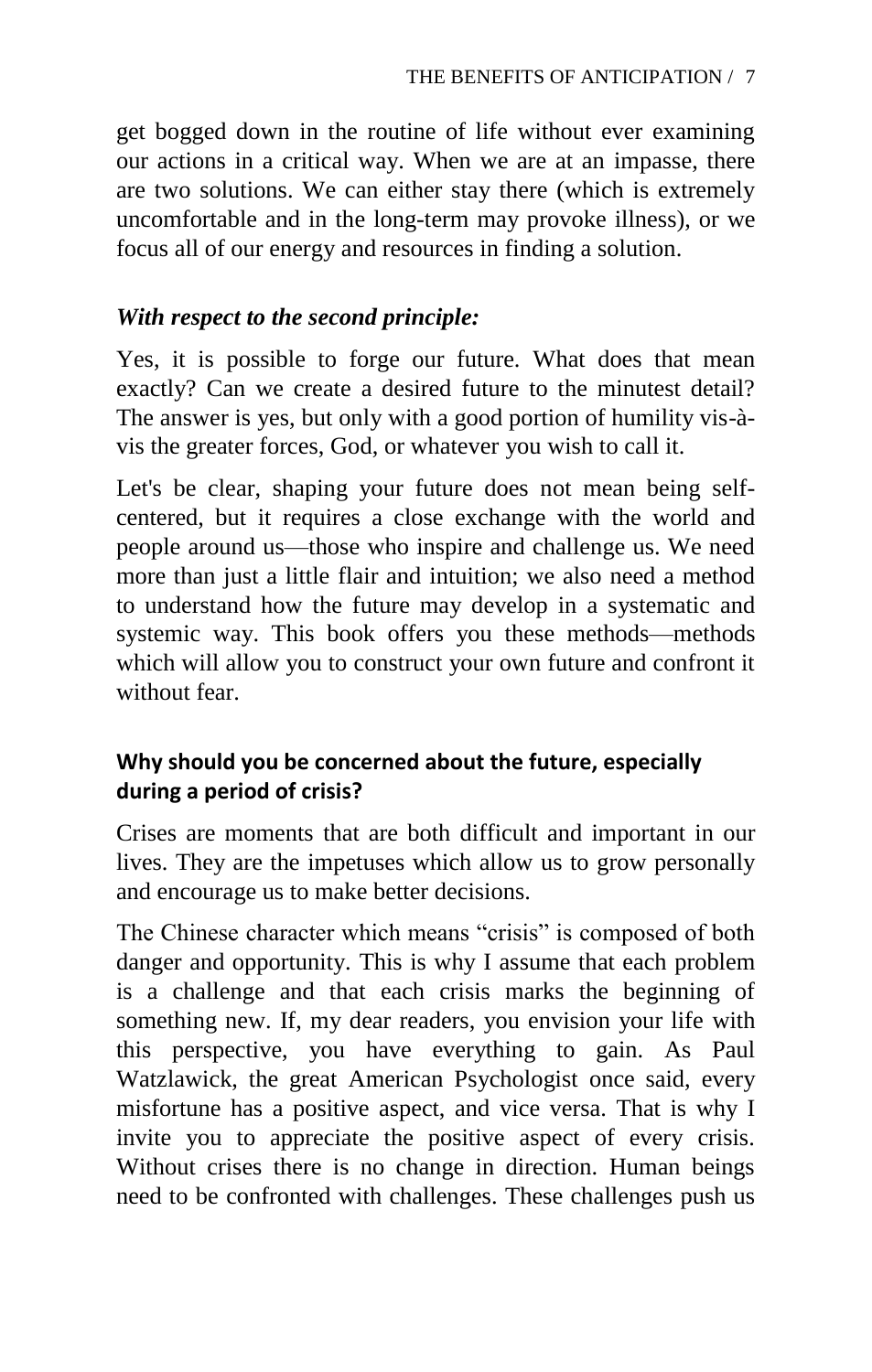to explore new horizons and effect lasting and positive change in our lives.

How to get out of a crisis? There are several models. The model proposed in this book is a method that has stood the test of time, and one that has been used in the corporate world for a long time.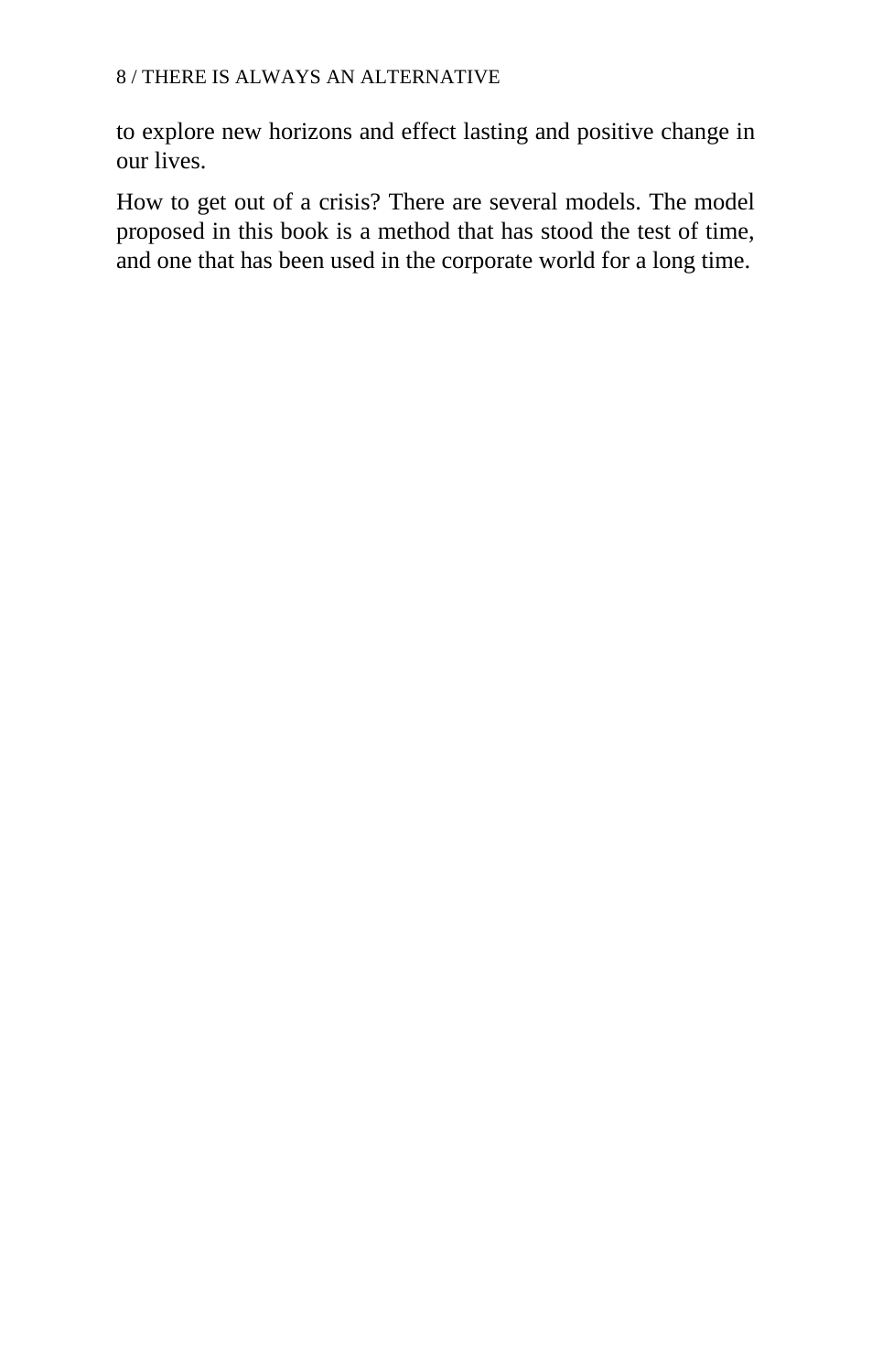## **PROCEDURES AND METHODS TO OVERCOME CRISES**

*―You ought to imagine your life as a path, where you are both the point of departure and the horizon.‖ Jacques Salomé*

The approaches that allow us to overcome crises are numerous, and they range from the simple to the extremely sophisticated. In the following passage, you will be introduced to some of these approaches in increasing order of complexity.

#### **DO NOTHING AND WAIT FOR THE CRISIS TO PASS**

At first glance, this solution isn't particularly exciting, but it's nevertheless the recourse of numerous politicians and executives. The most famous adherent to this approach is the former German chancellor Helmut Kohl, who had perfected the method to such an extent that he had practically made it his brand. However, this approach is far from being infallible, and thus must be used with prudence. Doing nothing and waiting often makes the problem worse and so we shouldn't resort to this approach unless we are absolutely certain that waiting will not sour things further or have dreadful consequences. Thus, my advice is to avoid this approach when facing a crisis, because the risks are simply too great.

### **CONTINUE TO MUDDLE THROUGH THE CRISIS AND HOPE THAT THINGS WORK OUT**

This particular approach also has numerous adherents, not only among average folk, but among executives, and those in positions of political power. It's the method of choice for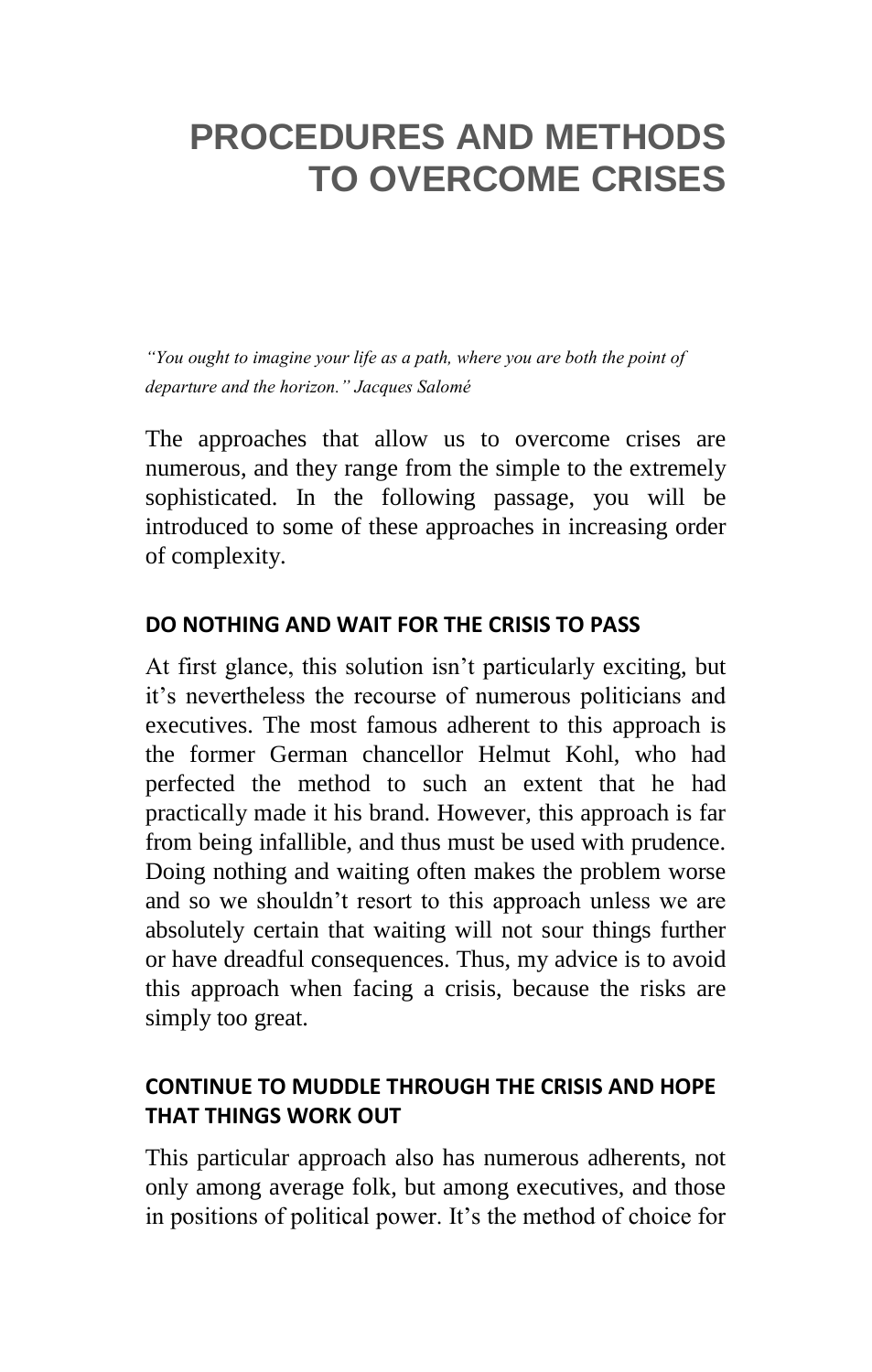those who fear change, especially change concerning themselves or their immediate environment. Furthermore, the manic activity that accompanies such an approach allows one to indulge in the illusion that one is actually doing something. However, this approach rarely reveals an exit to the crisis, except when the crisis isn't terribly serious and would otherwise be resolved on its own.

#### **IGNORE THE CRISIS OR CONCEAL IT**

Hiding your head in the sand and believing firmly that the crisis doesn't exist is an approach quite popular in political circles. ―There's a trillion dollar budget deficit—no problem!‖ Despite the fact that the economy is tanking, we'll simply focus on the good economic news, scarce and insignificant as it may be. "Besides, my economic advisors" tell me that we have made tremendous progress concerning the deficit!" If we translate this approach into the language of enterprise, we often hear CEOs speaking in the following terms, "The market is not performing as well as we would expect, however we [our company] have outpaced the S&P500." Nevertheless, the CEO is concealing fact that the company's latest acquisition has exhausted all of its financial resources, and as a consequence the company must lay-off thousands of employees. Despite the company's horrible performance, we mustn't forget to generously compensate the executives, especially the CEO. We are all familiar with this discourse, and you needn't look much farther than the business section of your daily newspaper to find it in one form or another.

This approach has numerous adherents. We all know the husband who has systematically ignored his wife with respect to what wasn't working in their relationship only to find himself alone one day, after she packed up her bags and left with the kids.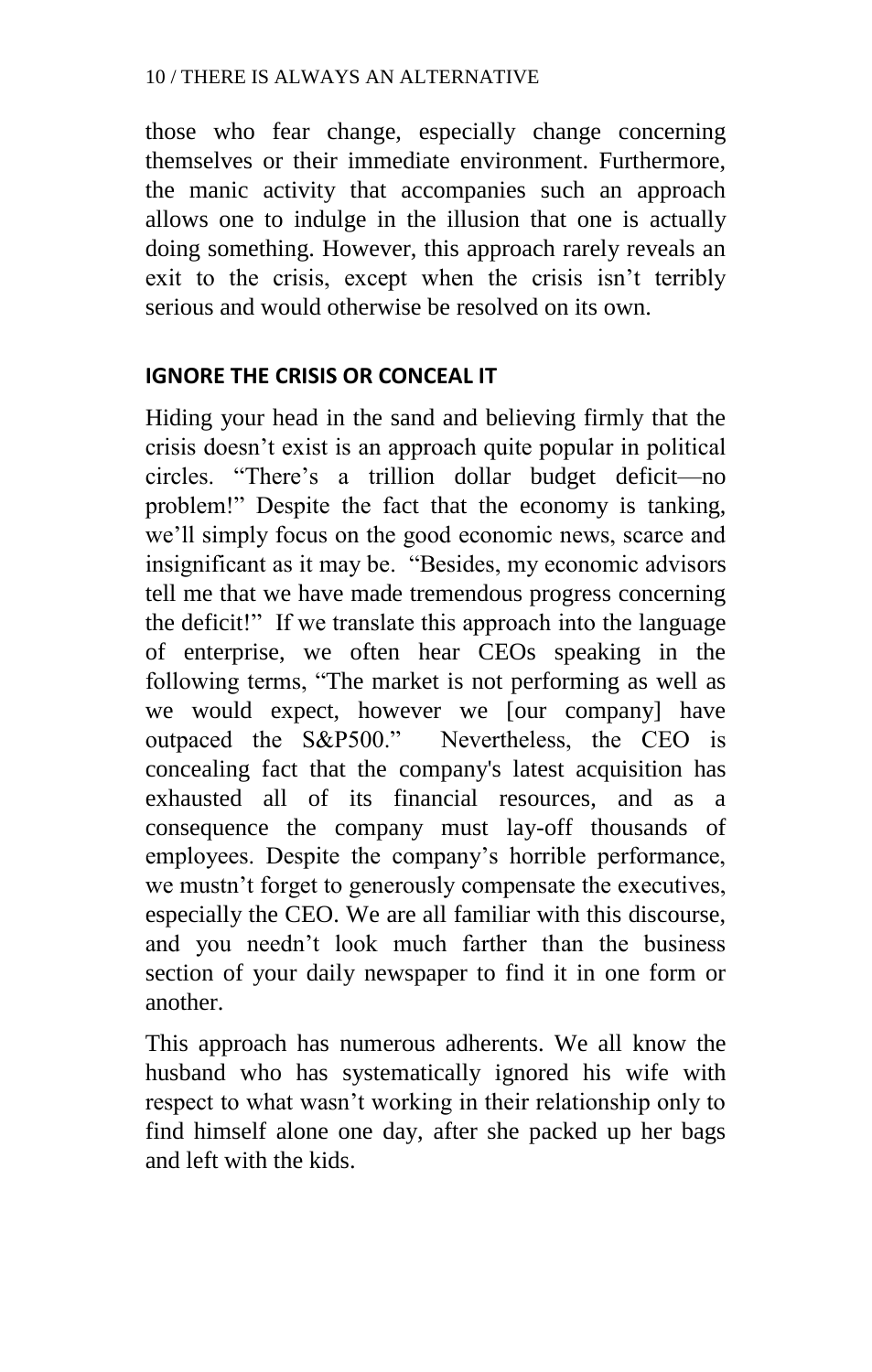## **ANALYZE THE CRISIS, ALONG WITH ITS UNDERLYING CAUSES, AND SEEK LASTING SOLUTIONS**

This approach requires a little effort, a clear mind, an analytical capacity, and ultimately the ability to resolve problems. There are myriad methods for analyzing problems, from the simple to the highly complex—each one having its own particular application. However, all of these methods have the following elements in common:

- Define the problem.
- Distinguish between causes and consequences.
- Elaborate alternative solutions. It's important not to implement the first solution that comes to mind, because it may not necessarily be the best one. Rather, I recommend envisioning multiple possible solutions, evaluating them with a clear mind, and then implementing the one which is best adapted to the problem at hand.
- Once the solution is in progress, the work continues. You need to verify that the chosen solution has led to the desired result. In the language of management, we call this process "result evaluation against quantitative criteria"

## **SYSTEMICALLY EXAMINE THE CAUSES AND DEVELOP A SOLUTION TO THE PROBLEM**

This method includes the steps from the above method, plus it's fortified by a systemic approach.

- Define the problem.
- Distinguish between causes and consequences.
- Deconstruct and understand the underlying mechanisms and systemic relationships beneath the causes.
- Identify both the driving and driven forces inherent in the system. A driving force is the equivalent of the playmaker on a football team. The playmaker determines the strategy, sets up the play, determines which players which will be involved, as well as the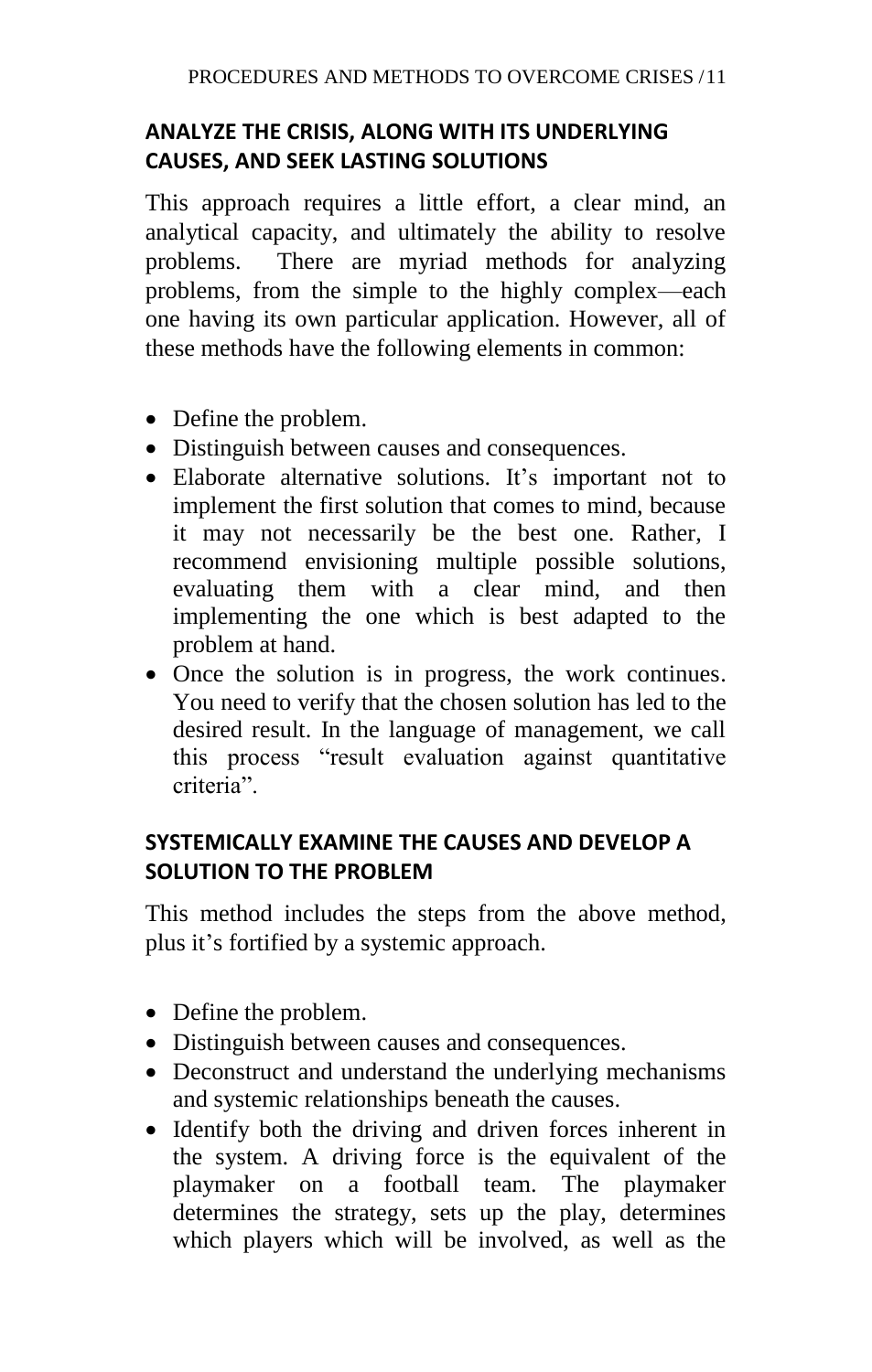required tactics to score the goal. Once you've identified the playmaker, it's very useful to play along in order to optimize results. Like with Aikido, it's important to use all forces, including those of your enemy, to your advantage.

• Now that we understand the mechanisms inherent in the system, we need to develop several ideas which are evaluated, tested, and ultimately implemented. Once the solution is implemented, the work is not yet finished. At this point, you need to verify that the chosen solution is actually achieving the desired results.

#### **RESOLVING PROBLEMS WITH A FORESIGHT APPROACH**

The last method enumerated here "systemically examine the causes and develop a solution to the problem" is the Foresight approach and it is the subject of this book. It will lead you, I hope, along new paths full of exciting new discoveries. This method will be described in detail in the following chapters, and it incorporates; classic analytical methods, systemic methods, and strategic Foresight.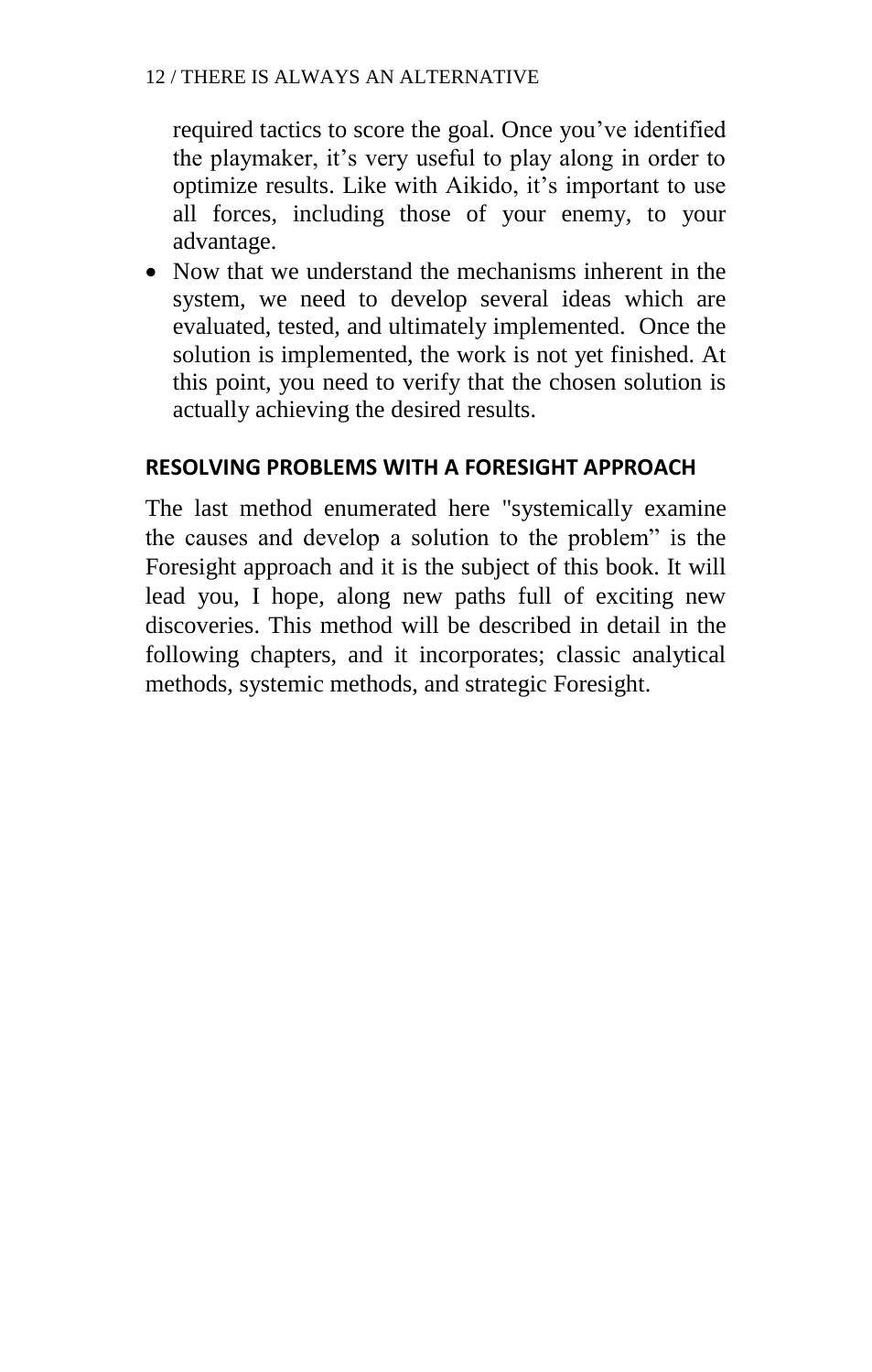## **THE FUTURE FASCINATES AND FRIGHTENS**

*―To be happy, all you have to do is accept the unforeseeable‖ Jacques Salomé*

Einstein once said, "Nothing is more fascinating than the future because it is there that I'll spend the rest of my days." All those who fear the future should keep this aphorism in mind. What could be more passionate or exciting than the future? Nothing is more passionate, especially if we are able to awaken a child-like curiosity and a passion for discovery. In the past, these faculties have allowed us to experience exciting adventures and are the source of our self-confidence.

You certainly remember your childhood, don't you? Those moments when you escaped beyond your backyard to explore new and forbidden territories about which your parents knew nothing. You also remember, without a doubt, the feeling of empowerment upon returning that night, tired and hungry, but proud of your adventures, and full of desire to return to the vast world newly explored. What has changed since? Where is this world of your adventures, of unexpected possibilities, discoveries, and the unknown? Where is this pioneering spirit that you have since abandoned? Try to rediscover this child-like curiosity for all that which is beyond the visible horizon. Does that titillate you? Are you excited like the child that you once were? If so, then you're on the right track. That which awaits us now is only possible if you rediscover the desire and the courage to explore the unknown. The realm we call the future will inspire an irresistible desire within you, and ultimately lead to lasting happiness.

As much as the future elicits positive feelings such as desire and curiosity, it also frightens, paralyzes, discourages, and threatens